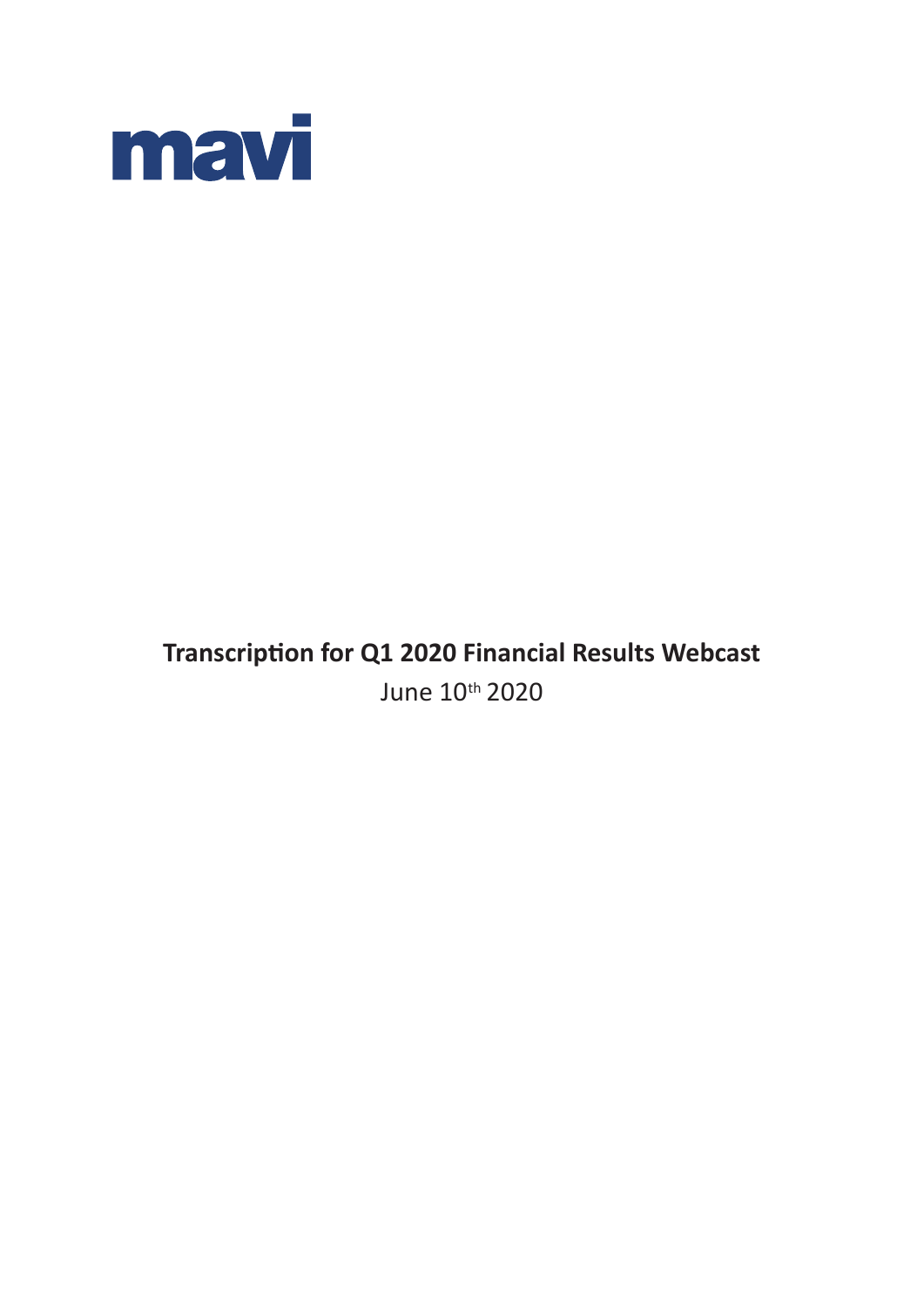

# **Presentation**

## **Operator**

Ladies and gentlemen, welcome to Mavi First Quarter 2020 conference call and webcast. I will now hand you over to your host, Mr. Cüneyt Yavuz, CEO. Sir, please go ahead.

## **Cüneyt Yavuz**

Hello everyone. Welcome to our conference call regarding the financial results for the first quarter of 2020. The Covid-19 pandemic that began in early 2020 and impacted the whole world has created new challenges for all of us. From day one, we started managing the social and financial impact of this health crisis head on. We will be talking about the impacts of the pandemic on our business and our internal responses throughout this presentation. Should you have any further questions, I will be happy to answer them at the end of our call. Before going into the key highlights for the period, I would like to start off by summarizing our approach to the pandemic.

Let's move on to slide 2. Protecting the health and well-being of our employees, customers and all business partners while also maintaining the company's financial resiliency has been our first and foremost priority. We have adopted all measures recommended by the local and global health authorities in all of our markets immediately. In this context, we closed all retail and franchise stores temporarily and applied full-time work from home schedule in the head offices. Our employee's concerns were very important to us and we immediately announced that their jobs were secure and all salaries would be paid in full.

Moving on to slide 3; I would like to give you a brief update on our current status operationally. In Turkey, all retail and franchise stores closed on March 19, 2020. Gradual re-opening started on May 12, 2020 and all stores have opened as of June 1, 2020.

Online operations in Turkey were also suspended on March 30 to increase health precautionary measures in the warehouse and resumed operations on April 17. Internationally, all retail and franchise stores also closed on March 19, 2020. Stores in Germany and Canada re-opened in May. Stores in Russia started reopening on June 1 with 4 stores in Moscow. We expect all Russia stores to be open as of June 15, 2020. Mavi.com, marketplace and wholesale e-com channels in the international markets remained open throughout the first quarter.

In slide 4, we highlighted our new health and safety measures as we resumed operations. As pointed out here in detail, we are using a new age nano-technology antimic system for disinfection in order to achieve the highest hygiene standards in our stores, warehouses and headquarters. Re-openings in each market are in line with local restrictions and rules on social distancing. Hence capacities of the stores have been re-modelled in order to keep a two meter physical distance between customers and employees. We are serving our customers with health protective materials such as masks, gloves, face shields and are providing them with necessary equipment and hand sanitizers upon entering our stores. There are many more and detailed new procedures in place and here, I would like to thank all our employees in the field for their devoted contribution to this process of creating a safe shopping experience for our customers.

I would like summarize our initial responses on slide 5. I believe that Mavi's strong risk management and low indebtedness policy, as well as flexible inventory planning and a portfolio of in most part seasonless products, with jeans constituting roughly 50% of our business, enables us to deal with and overcome the challenges in these difficult times. When the virus outbreak was called-out a pandemic by the World Health Organization mid-march, we immediately started taking necessary business actions. Initial and urgent actions were categorized under product/inventory management, opex management and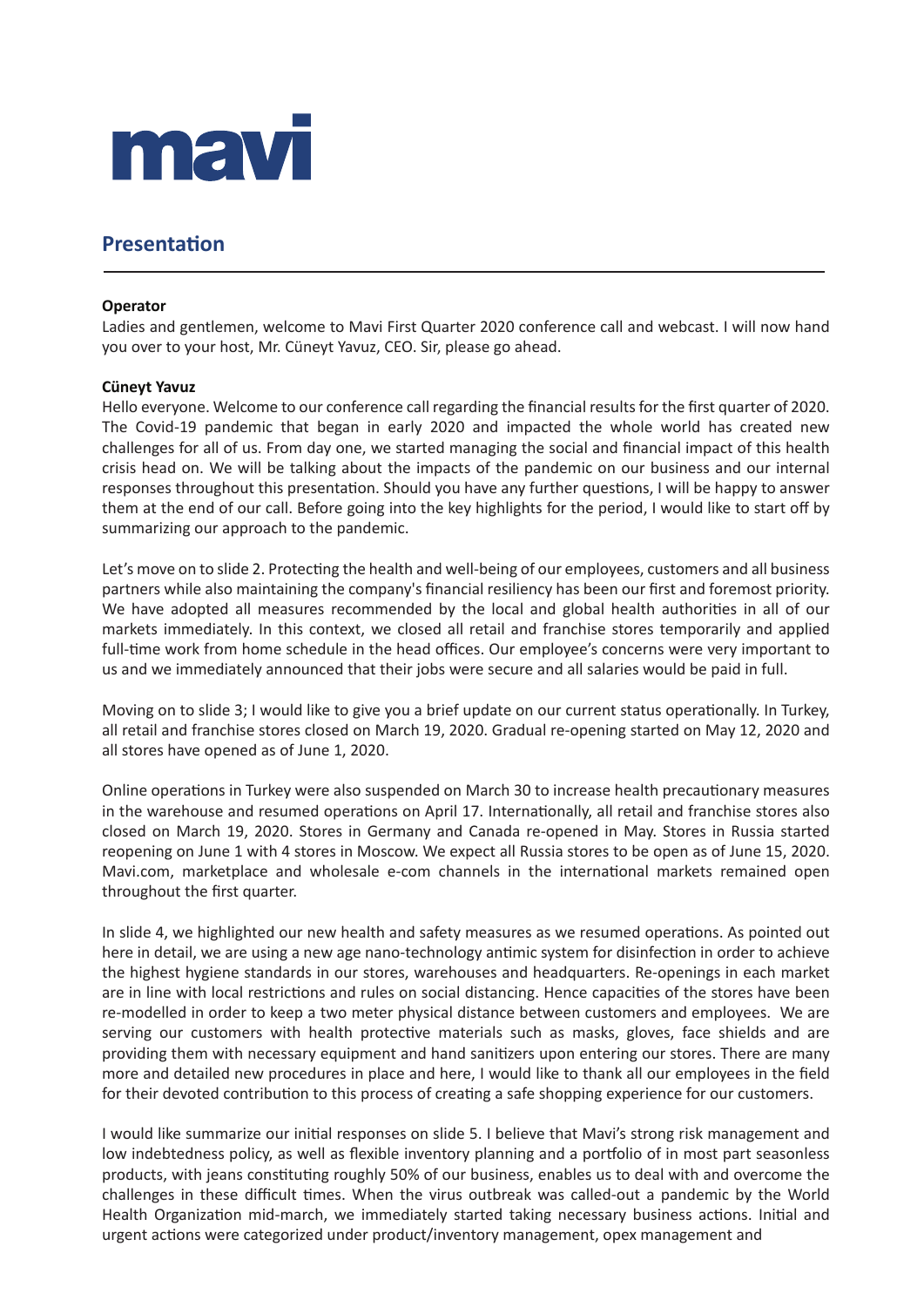

cash/liquidity management. We have made adjustments to product purchasing plans in full collaboration with suppliers. Our jeans business has been very supportive both in the sense that the product is seasonless and also because we have a more dynamic and responsive supply chain. As more than 70% of our current inventory is less seasonal, easily convertible into FW season, we have a longer shelf life to liquidate current fresh inventory. We have also outlined detailed category plans following the re-openings, targeting efficient sell-though and inventory management enabling us to defend our gross margins. In terms of opex, as stated earlier all employees continued to receive full wage. We made use of state supports in all markets where available. The rents have been negotiated with landlords for zero payment during the closed period and we are negotiating new reduced rates as openings begin. Needless to say all other non-compulsory opex has been cut and we will continue to closely manage our expenses. One of our most important priorities in this period was to manage liquidity. We have immediately deferred and scaled back investments, deferred immediate payments in agreement with business partners, expanded credit facilities extensively to secure liquidity. As you know we have also cancelled dividend payments from 2019 profits.

Having reviewed the Covid-19 impacts and Mavi responses, now let's move on to slide 6 with our key highlights. As of this quarter I will be sharing the results including IFRS 16 impacts as reported unless otherwise stated on the charts. In the first quarter of 2020, our consolidated revenue decreased by 40% to TL 387 million due to store closures. Nominal EBITDA for the period is TL 20 million, resulting in 5.2% EBITDA margin. We have a net loss of TL 52 million. Store roll-out plan has been temporarily paused due to Covid-19 conditions. The total number of monobrand stores globally including franchises stands at 432. Turkey online sales increased by 49% in Q1 for the period it was open. Here I would like to make a note: as you know we normally share Turkey retail LFL figures in our earnings results. But with all stores being closed for almost half of the quarter, by definition there is no LFL set this quarter. We will go back to reporting our LFL KPIs as soon as there is a meaningful set.

Moving on to slide 7, consolidated global revenue declined by 40% and resulted in TL 387 million. Due to store closures, revenue channel split was significantly changed in Q1 2020 with 51% retail, 39% wholesale and 10% e-com. We benefitted from our solid e-commerce platforms. This quarter online business has been the remaining growth channel with 41% growth globally despite a 3 week suspension. Sales in Turkey were down 42% with 48% decline in retail and 35% decline in wholesale. This does not imply a difference in performance; it is due to the shipment calendar, meaning that most of the wholesale shipments were done in the first half of the quarter. Our e-commerce business in Turkey grew by 49% in Q1 2020. International sales were down 34% in TRY - terms.

Moving on to slide 8, let us focus on Turkey retail business. Before the Covid-19 outbreak we had opened 1 new store and closed 3 stores. We had more store openings planned for the quarter, some of which had already undergone all preparation work, but were deferred. No stores went through expansion in the quarter. As of end January, we have 312 own-operated stores totaling 156 thousand sqms of selling space in Turkey with an average store size of 499 sqms.

Moving on to slide 9 to review category-based development. I know you will view these figures knowing that the stores were closed for almost half of the quarter. Having said that, our denim, knits and t-shirts categories were all down around 50%, jackets 30% and accessories 43% in the reporting period.

On slide 10, lets review our online sales performance as this was the only channel that could contribute positively to sales growth this quarter. Recall that in addition to our direct to consumer sales that are reported under e-commerce channel, including mavi.com and marketplace, our customers can also buy Mavi products through third-party digital platforms to which we wholesale. Including the wholesale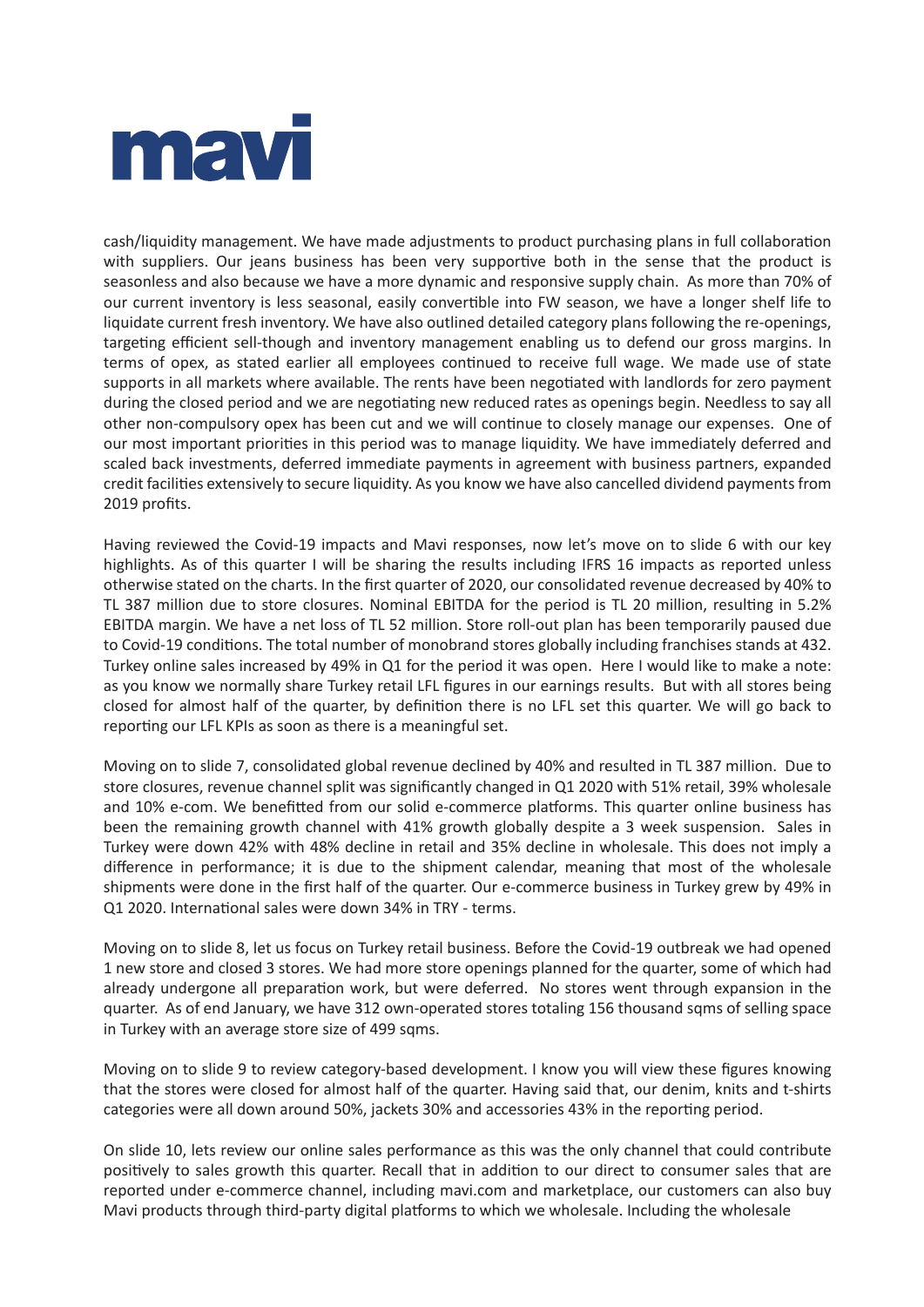

e-com, our total online sales reached TL 58 million globally and constituted 15% of total revenue in Q1 2020. As you know since 2019, we are moving our business model away from wholesale e-commerce in favor of marketplace model, hence you see switches in sales between these channels. Overall, as one would expect our online sales have grown in Q1 2020 and the share of online increased to 7.1% in Turkey and to 44.3% in international sales.

Let's move on to review our margin performance on slide 11. As you know, we were targeting significant improvements in margins this year before the Covid-19 outbreak. In Q1 2020 we could only operate in February which is generally a bridge month in which previous season products are sold with mark-downs and then half of March where the new season product sales started picking up. Given an operationally weak period in hand, our gross margin ended at 45.7% which is almost in-line with the same quarter last year eliminating the impact of high imputed interest rates. Although we took immediate and effective actions on opex management together with the pandemic outbreak, considering the compulsory opex items and full month cost impact for the month of March has resulted in a significant increase in opex to sales ratio. As a result, our EBITDA realized at TL 20 million with 5.2% EBITDA margin in Q1 2020 down from 20.4% last year same quarter. As you know we have expanded our credit facilities extensively after March in order to secure liquidity. Despite the higher net debt, our net interest based financial expenses were lower this period. On the other hand, the rent discounts received were reported as financial income within the context of IFRS 16 adjustments. Consequently, we have a net loss of TL 51 million for the quarter.

I would like to move on to slide 12 to take you through our working capital progress. To reiterate, we had started spring summer 2020 season and had received the initial product drops to stores when we decided to close all stores on March 18. We continued to receive most of the remaining season products that were manufactured. Hence our inventory levels have increased. The good news is that the entire inventory consists of seasonal spring-summer products, sellable through end of September with denim products being seasonless. Consequently, our working capital as percentage of revenue increased from 5.0% at the end of January to 8.8% as at the end of April 2020. Considering that the pandemic conditions will continue with gradually decreasing impacts, our working capital ratios may continue to be under pressure for the rest of the year.

In the first quarter 2020, our operational cash outflow in total was TL 159.3 million.

Let's now move on to the next slide. Although we have opened only one store in Q1 2020, we had undertaken some capex in preparation for the openings planned for the rest of Q1 and Q2. On top we have the ERP transformation investments that are continuing as we speak. In this period, we have spent TL 31.9 million of capital expenditure, resulting with Capex to sales ratio of 8.2% which should be normalizing as the revenue stream resumes. In order to be prudent in terms of liquidity management, we used an increased amount of bank credit since mid-March most of which are still held as cash. Our net debt level increased to TL 209 million as of the end of April 2020. This implies a leverage multiple of 0.7 times of EBITDA. Looking into the currency composition of our debt, 23% of total consolidated debt belongs to our subsidiaries who all borrow in their respective local currencies. As of end of April, only 6% of debt is in foreign currency and is totally covered with foreign currency assets and receivables from subsidiaries. Therefore, we still don't carry any open fx positions on our balance sheet as of today.

Moving on to slide 14, I would like to provide some insight into the second quarter. As you recall we have withdrawn our initial guidance in March. We choose not to provide a new guidance at this point with all the uncertainty ahead of us. Instead we find it valuable to share with you what we are seeing in the market as of today. As you know all operations are up and running as of June 1 with service hours / capacity limitations. In Turkey, selected stores operated for only 9 days in May, which we believe does not form a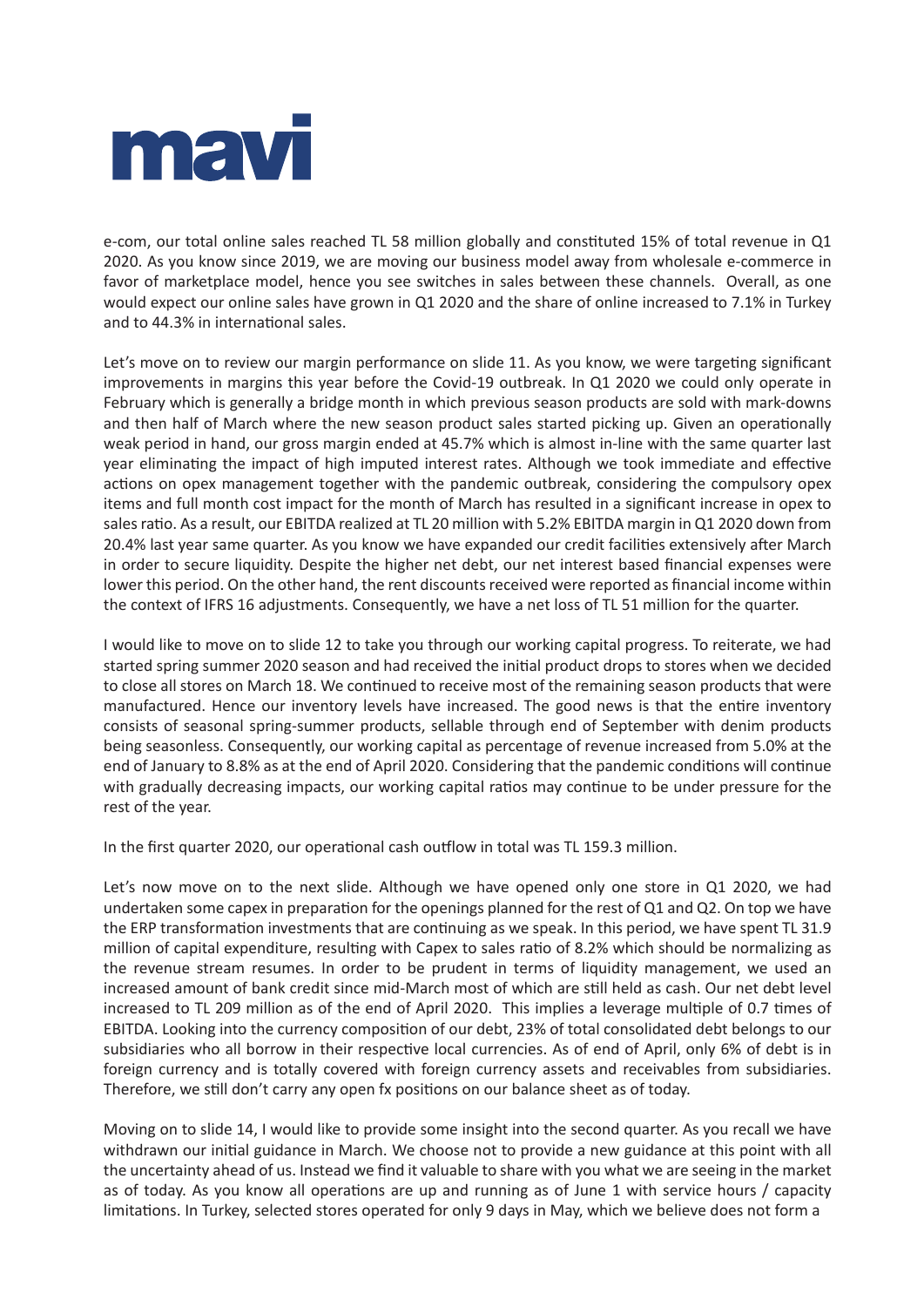

basis for an outlook. So we want to share with you the performance of the same stores in the first week of June. We are observing that while traffic is down around 60%, conversion and UPT are up around 50% and 30% respectively, resulting in same stores sales of minus 20% compared to last year. Our core product categories denim and t-shirts are performing strong. For the time being, street locations which constitute around 20% of our sales, are performing slightly better than shopping mall locations. I would also like to provide an update for e-commerce operations in Turkey. In the period from May 1 to June 7, 2020 total online orders are up by 5,5 times, with mavi.com being up by 3,5 times and marketplace orders up by 10,5 times.

Moving on to slide 15 we would also like to provide as much insight as possible regarding how business is managed. In terms of product management, our category planning teams are very busy targeting effective sell-through rates to defend gross margins. We are managing in season orders even more dynamically with shorter lead times and effective open-to-buy planning. In terms of opex management, we continue to strive for additional cost savings. Wage subsidies have ended along with stores openings. We continue our rent negotiations targeting to preserve rent ratios. We have 6 new store openings and 3 expansions that are scheduled for Q2 2020. Most of their capex have already been incurred in quarter one. Our IT investments and ERP (SAP) transformation project continues uninterruptedly. For improved health measures, we are budgeting an additional opex of TL 7 million and additional capex of TL 5 million for this budget period.

Mavi's capability to manage change rapidly and effectively has served as the basis for the company's sustainable success for almost thirty years. I am confident that with our strong leadership and a team of more than four thousand dedicated employees we will be among the top companies that best manage throughout these difficult times. Once again, I would like to thank all our employees, customers, business partners and shareholders for their continued support in helping us to continue to drive our business forward.

With this final note now I am happy to take any questions you may have.

# **Question and Answer Session**

Our first question comes from Cemal Demirtas, Ata Invest. Please go ahead.

# **Cemal Demirtas**

Congratulations for your actions during this period, especially about your employees. You were very much respectful. I just want to congratulate you on that point specifically. My question is about whether you are expecting any extension of this short-term working hours support from the Government after June. Even in June, do you see any changes in those things?

You mentioned that you negotiated with your landlords, how successful you are in setting the agreement with them as a portion of your total revenue contracts. Just give an indication about that. Thank you.

# **Cüneyt Yavuz**

Just to build on what you said, I am also feeling very proud the way we are treating our employees. The good news is as they get back to work, I can see all the energy and motivation and the quality of service they are able to deliver to our valued customers who come and shop with us every day, and that energy is also transcending. As I just shared, since the opening, I am happy to see that we are delivering better than expected sales under the given conditions and there will be, hopefully, a quick recovery to our total turnover. Mavi as a trusted brand, I am quite confident that we will continue to remain in the Turkish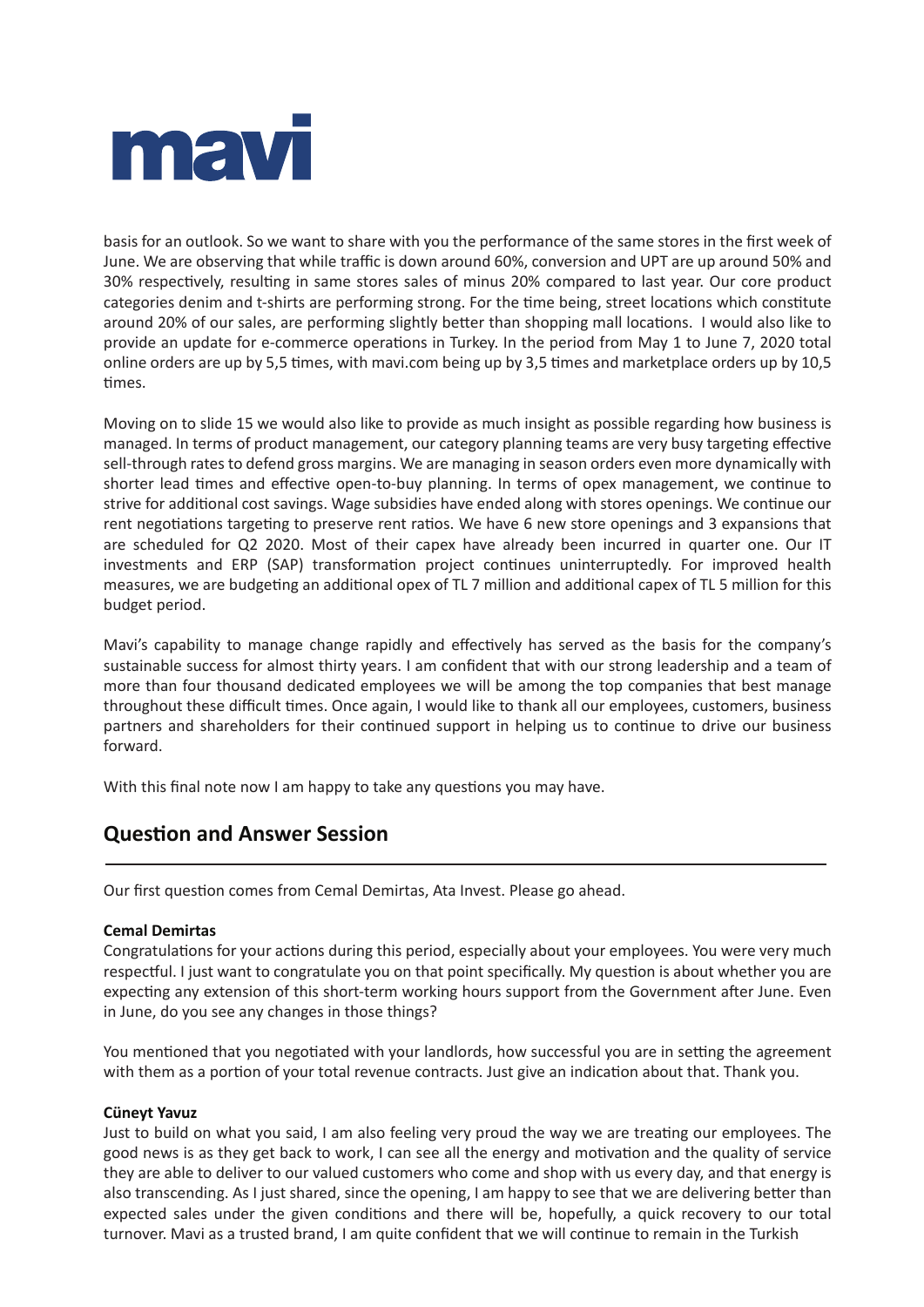

market as well as in all the other markets that we continue to serve.

From the extension of the short-term working allowance perspective, we did get the support, especially it was significantly important for us for the retail staff who was out in the field, but as a total sum, it is not a major, major big number. It's around TL 5.6 million for quarter one, the total sum of support that we got. As we opened the stores, we have clearly walked away from that support, so we are now not benefitting from the short-term working allowance support. At this point, moving on for the rest of the year from our budget perspective, we are not counting on any (in Turkey) further support from that front. Should there be a very unlikely shutdown or a slowdown, maybe then we may come in and ask for support, but otherwise as we have opened all the stores and we have brought all the teams back to sales, I am quite confident that as long as we keep the sales going, this support will not be required from us moving forward.

As for the landlords, the key parameter, ever since we became public, my comment on rent was that this is an area where Mavi will continue to win and deliver, and as an OpEx, it's an area we will be able to defend our position moving forward. I'm happy to report that during the period, we were able to not pay rent. I'm also grateful to all our landlords who appreciate Mavi business and our good business partnership.

Now, since the opening, we are in the process of making sure that there is a reasonable ramp-up with a discount as business normalizes. For the rest of the year, if you want to model as Mavi, rent ratios as a percentage of sales should remain relatively similar to last year's performance, and that's what we are targeting. Again, since the opening, the way the business is going and also the contracts are being renegotiated both with street locations and shopping malls; we are in relatively good business terms. Through this experience, I would also like to extend my thanks to our business partners, in that sense, for making this happen.

To sum up, on the rent portion, from a landlord relationship portion, I remain very confident and very positive. Thank you.

# **Cemal Demirtas**

Regarding the guidance, when do you think you will have some, at least, the picture that will lead you to give some guidance maybe after June or should we expect until the announcement of the following quarter's results. Thank you.

# **Cüneyt Yavuz**

At this point in time, we will do our utmost communications through our IR to give everybody a good sense of where the business is heading so that you can also feel how we are running and continue to well-manage our business. If you ask me today, I don't think there will be an official guidance coming from us anytime sooner than when I announce the quarter two results. There's quite a bit of uncertainty ahead of us and only by then, I think, will we be in a position to talk about what will happen, because there are still a lot of unknowns ahead of us.

But in the meantime, we will, as a team, do our best, as I've just done, to give you snapshots of cost, OpEx, CapEx, revenue, customer tendency, e-comm transformation to give you a feel that we continue to build our business and that we're in good shape. Thank you.

#### **Operator**

Our next question comes from Mehmet Gerz, Ata Asset Management. Please go ahead.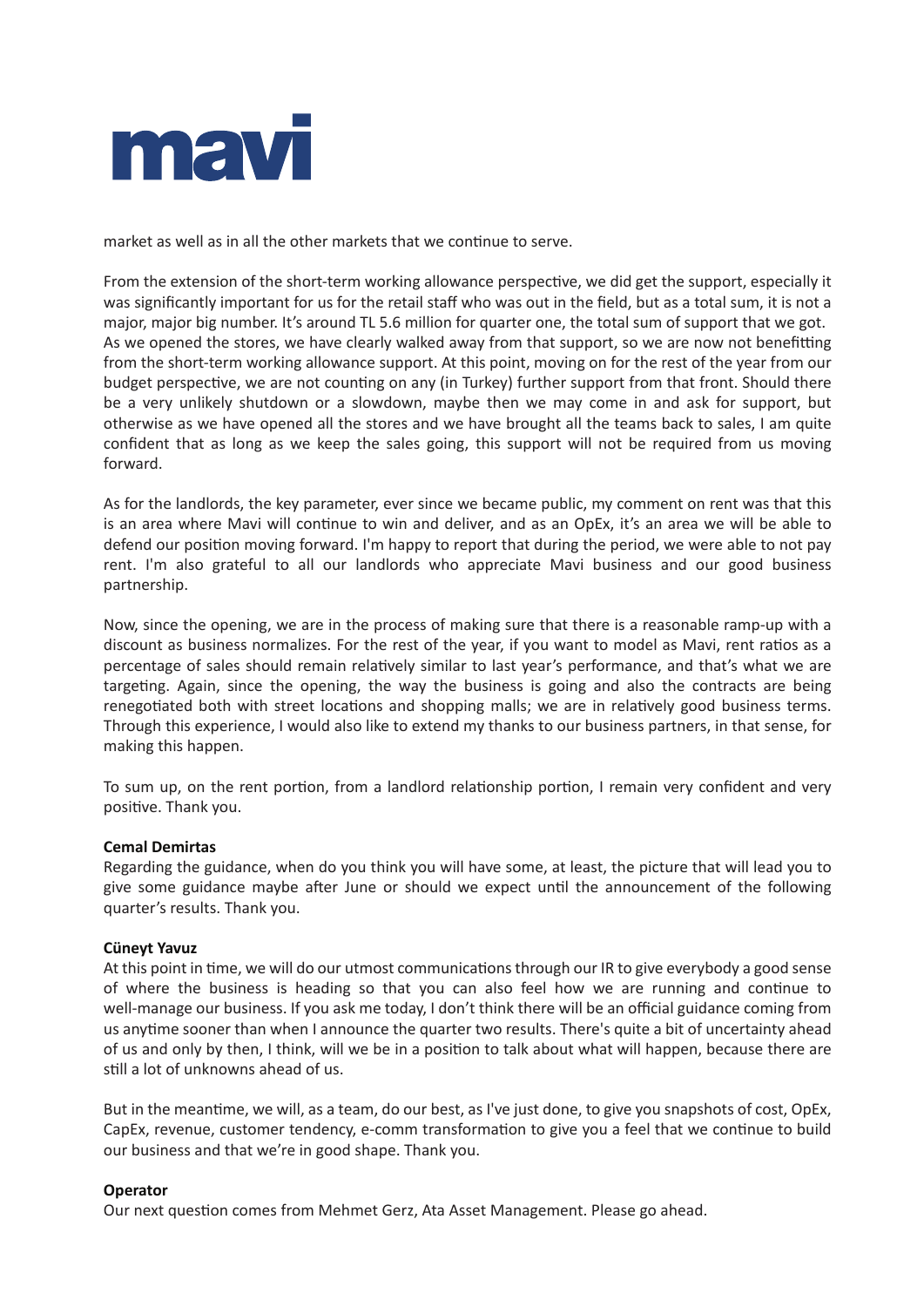

# **Mehmet Gerz**

Your online sales as a percentage of total in Turkey is quite low, 7%, compared to international percentage, which is 44%. Can you explain the difference? Also, can you give us a vision of where the retail business will be going from here given what we have gone through in the last three, four months? Have you changed your business strategy or have you started thinking about changing your strategy in terms of channels, sales model, and overall business. Thank you.

## **Cüneyt Yavuz**

Overall, Turkey ratio, 7% of total business and growing strongly as you can see since 1 May, because we did close the e-comm for a couple of weeks to get the warehouses ready and had all the health measures taken in the warehouses in Q1. But ever since we opened them, as you can imagine and as I've shared, our total e-comm business is booming in Turkey, given the current conditions and the lockdowns of the stores. But on a very macro level and, of course vis-à-vis international, just to build on that, as we are a much bigger retail player in Turkey with more than 370 stores across Turkey, naturally vis-à-vis the international market, whether it's US, Canada, or the European markets where we typically wholesale, the split of business is quite different, and there will, of course, be dynamics in how business evolves cross the next years.

From a strategy perspective, now for almost more than 18 months, in almost every quarterly call, I've been making a callout and sharing with you that we've been investing heavily behind our e-comm platforms, CRM setups, that we've been investing heavily behind our warehousing systems, delivery systems, not only in Turkey, but also in US, Canada, in Russia, in Germany, along with Turkey. On top of all the investments that we've been going through, we've been investing heavily on our digital and IT infrastructure. Therefore, I think it will be more of the same, this is what I would say. Meaning we see e-comm and digitalization coming, therefore, we will keep the momentum. We are future-ready. The channel itself is delivering good money and good profit for us. You will also recall that I've also said that if we were one day all-digital, we would be as profitable, if not more profitable a company. So in terms of channel trends, this is a very happy channel for us.

We will only capitalize on the way it's moving forward.

In terms of retail, generally speaking, we believe that the current retail infrastructure in Turkey may slow down in terms of new store openings, as one can imagine. Again, if you know the Mavi numbers, we've been a very strong like-for-like company, so as things normalize on a same-store level, I'm quite confident we will deliver very good results, even under the circumstances, the first seven, eight days of June indicates a very strong comeback. Retail will definitely continue to play a very important role in Turkey, while in international, the digitalization will continue. And in Turkey, although we're coming from a small base, I think this 7% will be 12, 15, 20, it will continue to increase.

# **Operator**

We have no more audio questions. Dear speaker, back to you for the written questions.

#### **Company Representative**

This is from Ilya, BAML. He asks, "is it possible that you will modify the expansion strategy somehow with less openings of physical stores but the shift to e-commerce, since it seems to be functioning very well? Thank you a lot for your answer and congrats with the results in a challenging quarter!"

# **Cüneyt Yavuz**

It's a valid point, Ilya. We will definitely, from an ROI perspective, CapEx and investment and return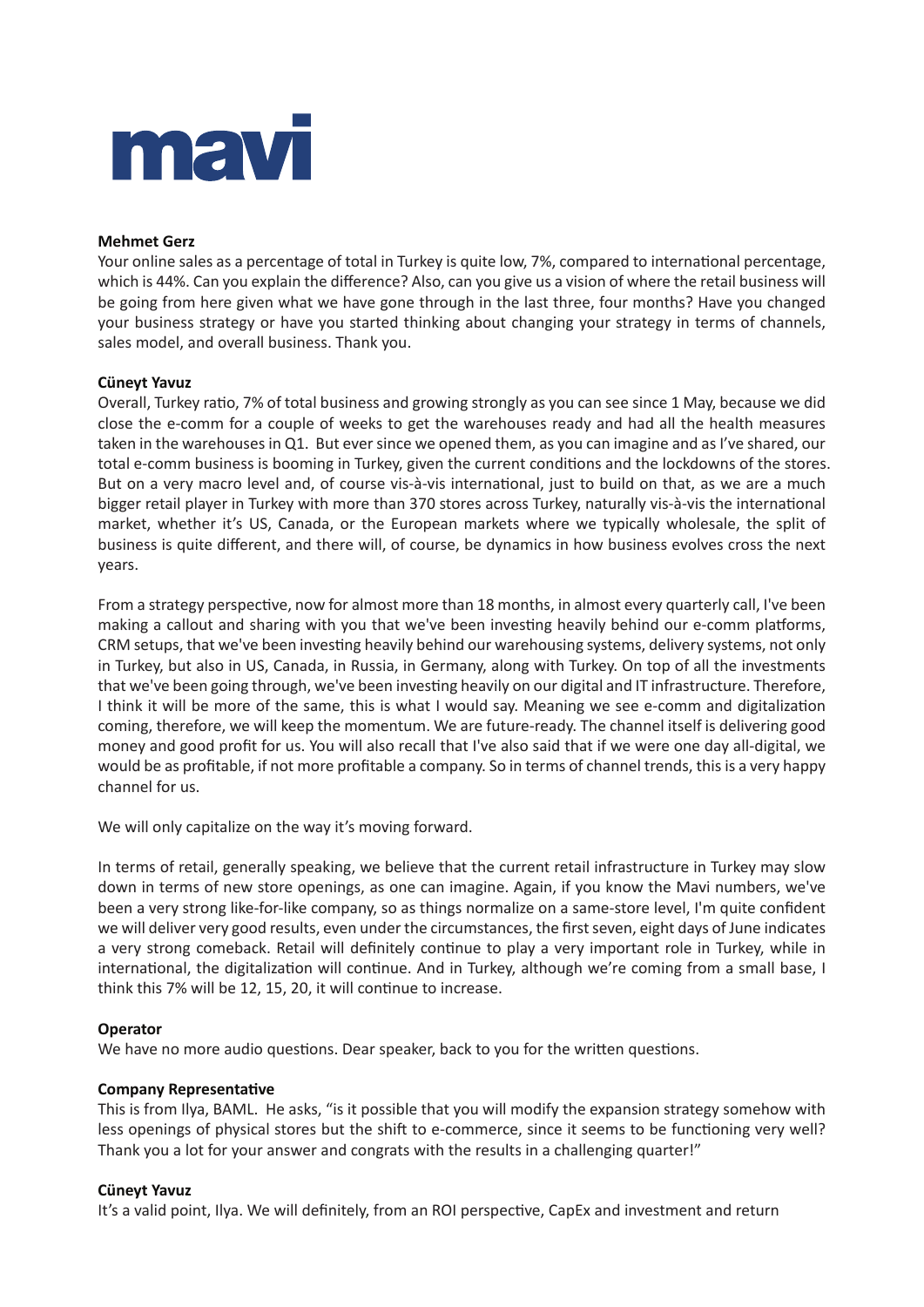

perspective, as I just mentioned talking to Mehmet also, we will continue to invest and put a lot of resources behind digital. It is already a well performing channel, well-greased up and future-ready across all the countries and markets.

Therefore, the short answer to that question is yes, and we will continue to put good focus behind digital.

## **Company Representative**

The next question is from Avaron Asset Management from Rain. He said, "you mentioned that you paid no rent for the closed period, was this a deferral or you don't have to pay for that period at all?"

## **Cüneyt Yavuz**

I'll just be very clear, we did not pay any rent during the period when we were closed. These were not deferrals. We will not be paying any rent for the period we were closed. Starting on 1 June, moving onwards, we have renegotiated and we brought down the rent ratios, accordingly down to lower levels, to ensure that rent does not become an OpEx burden on our financials.

#### **Company Representative**

He has an additional one. He says, "Do you see any risks for inventory right -down?"

#### **Cüneyt Yavuz**

This crisis, although not welcome, has come at probably a preferred timeline, meaning we got into our product categories from a spring/summer perspective. All inventory that we bought in February/March and also, as I mentioned, products did continue to come in that were being manufactured for April/May, these are all categories that we will happily continue to sell all the way through the end of September, early October.

Therefore, if anything, we are doing utmost diligence not to use silly markdowns, if I may say that, carry over the products at full plan and normal plan sell-troughs. If anything, there might be a bit of conversion, meaning some of the products that might be excess, we could convert to be offered to sales next year spring/summer. I'm not sure at this point, we have yet to see. But from an inventory perspective, from spring/summer, what we bought in and what we will sell-through, I feel quite comfortable.

Again, just to reiterate, about half of our revenue comes from blue jeans and blue jeans are, typically, seasonless categories, whether it's in August or February, typical offtake is quite resilient and consistent. It's also predominantly 100% manufactured in Turkey and our speed-to-shelf is very fast with very good quality manufacturers behind us and, hence, from a denim perspective I feel even more comfortable. Thank you.

#### **Company Representative**

The next question is from Goldman Sachs— He is asking about the gross margin outlook, what are you seeing in the market as players reopen their stores. Are there large discounts to clear inventory?

#### **Cüneyt Yavuz**

There is varying activities depending on the brands and categories. From a Mavi position perspective, similar to what I mentioned in terms of maintaining rent ratios, from an IFRS reported like-for-like mindset, we do hope for the rest of the year to maintain and defend our gross margins.

Therefore, when I talk with my category and marketing teams, we are not, at this point, envisioning over and above markdowns to liquidate the inventory. The inventory we have is good, it's quality, it's fresh, it's appealing, and the way it has been selling through both on the internet, digital line and on the stores is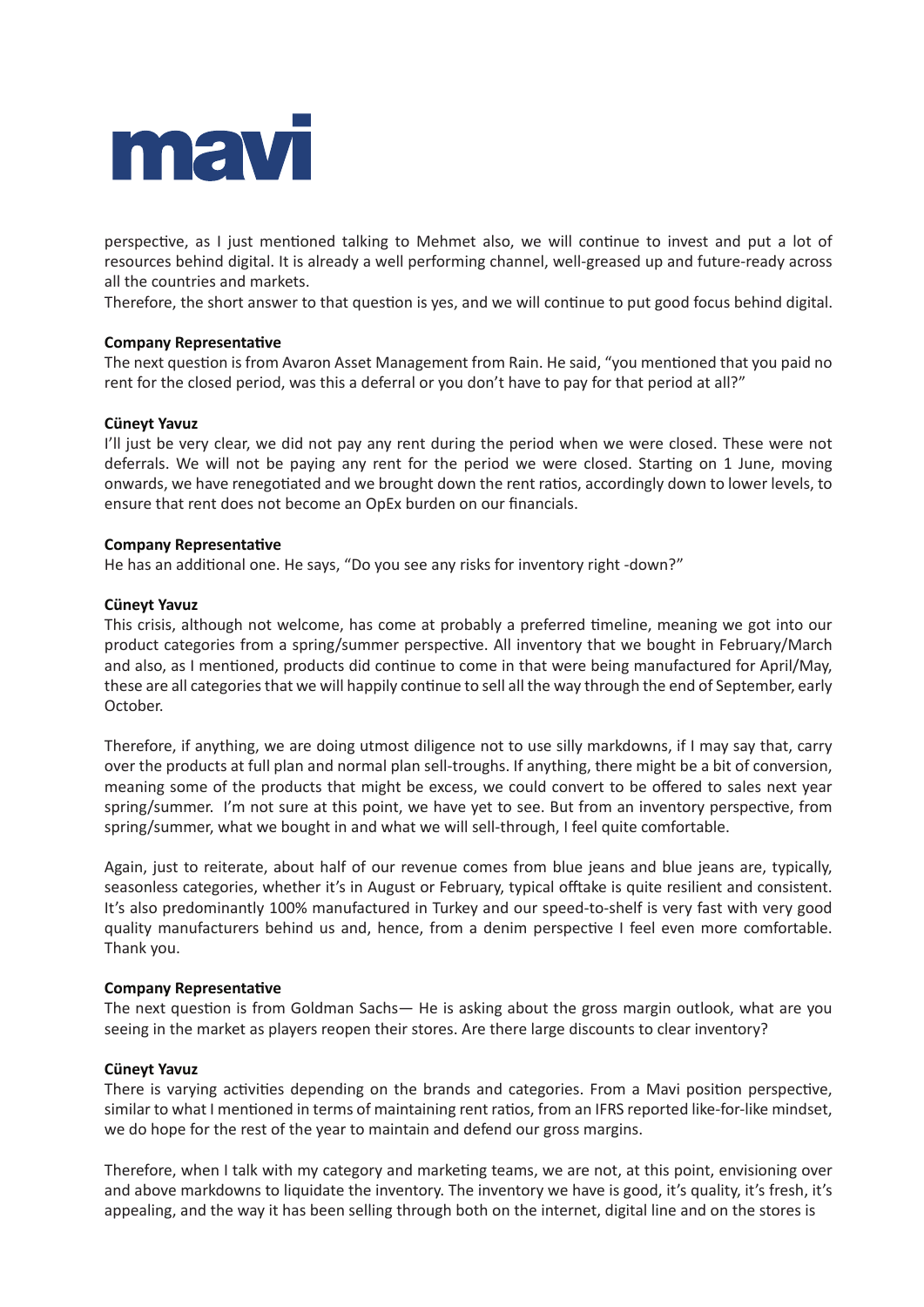

very encouraging, and we will maintain a reasonable and a solid sell-through activity for the rest of the year.

## **Company Representative**

Then the next question is, "Can you please update on the international sales, especially the sales trend in US?"

## **Cüneyt Yavuz**

Overall, international markets, as you know, came down in terms of volume similar to Turkey. Although because it's wholesale driven, the percentage with which it came down is slightly lower than Turkey, as a percentage, but if you look at the phasing and so on, it's a similar closedown period that we went through across all the countries, whether it's Germany, Russia, US or Canada.

The US business is actually – of all the international businesses – is the best performing business. If not for anything, it's because it's the most digital and most progressive part of our business. Through this process, this e-comm and digital connections and customers we have has sustained the business and as we are starting to come back to our offices and things are normalizing step by step, I believe the US business will be a net positive contributor for the rest of the year moving forward.

## **Company Representative**

We have our next question from Yavuz from PAAMCO. He says, "When do you think Mavi could go back to last year's revenue in Turkish lira terms? Is next year possible to beat or at least repeat 2019?"

# **Cüneyt Yavuz**

This is the \$1 million question. On a normal current run rate basis, if you ask for the first weeks of indication of how business has been ramping up, my answer would be it would be easy for us to get back to 2019 kind of levels in revenues next year. Should there be another closedown or certain other second waves and other uncertainties in the market, that we have to deal with.

But, generally speaking, I am very bullish at this point in time. Actually, what we are trying to do is cherish every positive news and go after every single sale on a daily basis.

#### **Company Representative**

The next question is from Osman from Ambrosia Capital. He says, "While it may be a bit early, are you seeing or do you expect to see material changes on the competitive front, both in Turkey and international markets?"

#### **Cüneyt Yavuz**

Generally speaking, the apparel industry has a lot of inventory and that's the \$1 million question everybody is talking about, so that's the talk of the town. For a couple of months where people were not able to sell, quite a few of the apparel industry players had inventory problems and, hence, have to deal with where they are.

From where we stand, I repeat, the inventory we have, the speed with which we can do replenishments, the open-to-buy management culture, the fact that 50% of our business is denim-centric, I believe it is less of a concern. It is still a challenge, but it is less of a concern for me moving forward.

As I mentioned in the presentation, it will take us a few quarters in terms of getting the working capital ratios straightened out, but as we continue to sell, and if we continue to sell at the rate we are selling right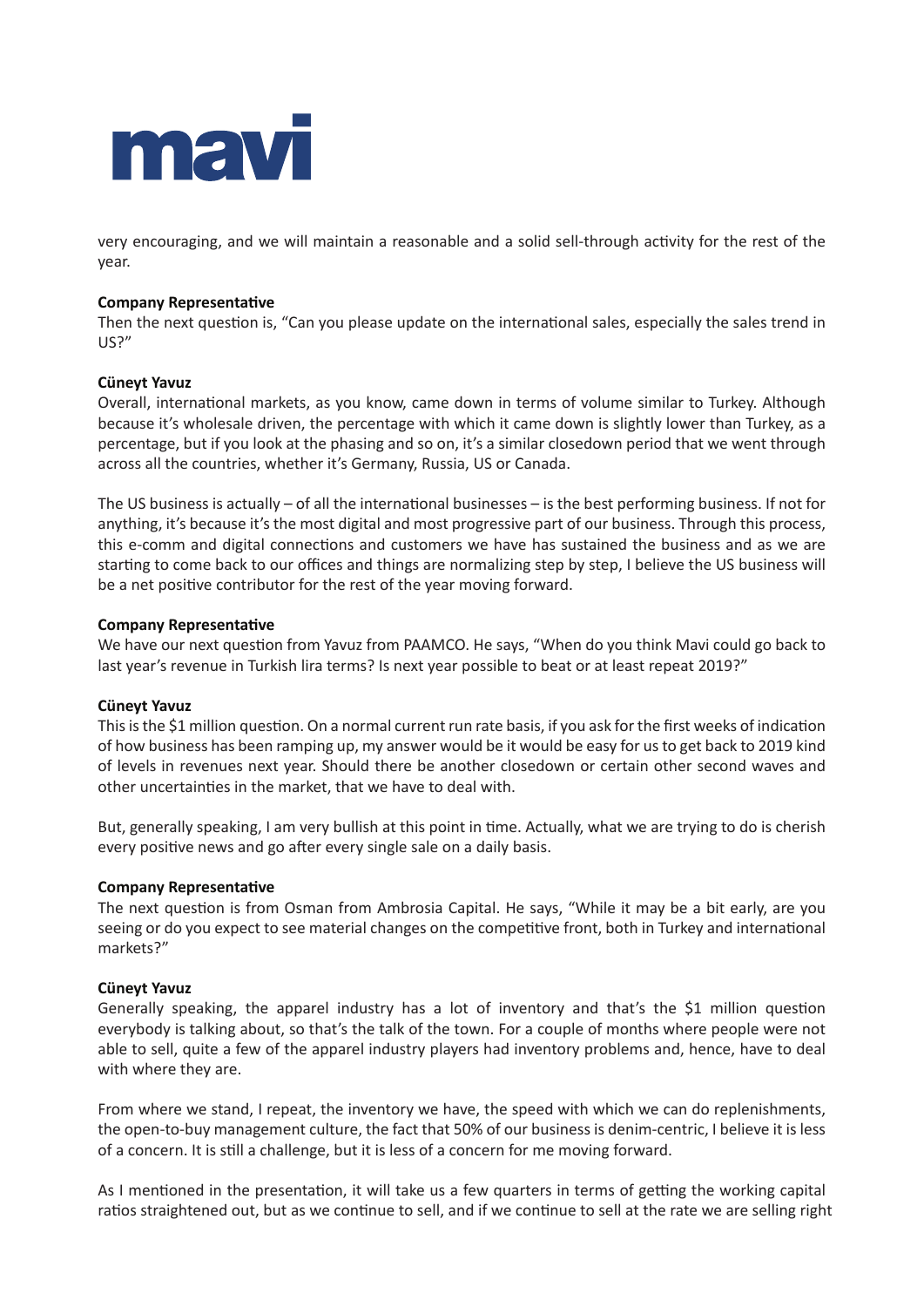

now, in quarter three, quarter four we should hit a more normalized platform moving forward.

# **Company Representative**

By the way, Goldman Sachs caller has a follow-up. He is asking, "USA business - what % of sales are digital? Are you concerned with some wholesale partners closing permanently?"

## **Cüneyt Yavuz**

More than half of what we sell in the US is in digital, and in terms of all the customers that we've been partnering, whether it's the specialty and department stores, we have not lost any significant customers, although there have been deferrals in terms of payment. Just as we have been very good with our employees in terms of salaries and relationship, we are taking very good care of our business partners in terms of making sure that their preferred choice of brand remains Mavi. At this point in time, whether from a collection point of view or from a distribution perspective, we don't see major hits.

How it will play out a couple of months down the line, we will see. It also depends on how fast the US is will manage to revitalize its economy and how fast the US will be able to come back to a normal or a new normal. But we are closely monitoring. But, as I said, generally speaking, US part of the business is a part of the business that we are very proud of and I'm very proud of the team and the work that they are doing there.

## **Company Representative**

Our next question is from Maruf Ceylan from Q Invest. He is asking, "Will you reconsider the dividend decision if business improves more quickly?"

# **Cüneyt Yavuz**

The dividend decision for this year has been taken. Hopefully, next year, we will get back to handling that and making the payments accordingly for the next year, but not this year.

#### **Company Representative**

Can from Franklin Templeton has a few questions. The first one is, "What is CapEx in nominal terms in your budget?"

# **Cüneyt Yavuz**

We typically allocated less than 5% of our revenue on CapEx, and I think for the rest of the year, because we did have a ramp-up in Q1, both on IT, which is one-off for this year especially, and some of the store openings for quarter two, but moving forward, I think the CapEx ratio as a part of our total revenue will get back to its normal levels, what we've been reporting of being less than 5%, 3-5% typically.

#### **Company Representative**

The next question, "Do you think there is room to cut cash OpEx further especially?"

#### **Cüneyt Yavuz**

The OpEx management will continue diligently. Actually, as we speak, we're looking at what other costs that we can do away with. But, currently, we've taken the bulk of the measures that we could. Again, to reiterate, we will maintain and we hope to maintain our salesforce and the headcount through the period, but beyond that we are looking at all potential travel-related, hq related OpEx that is cuttable. Of course, we are looking into any further opportunities on a daily basis.

That wraps up the written questions, maybe we can ask if after these questions the audience has any other questions, otherwise we can call it a day.